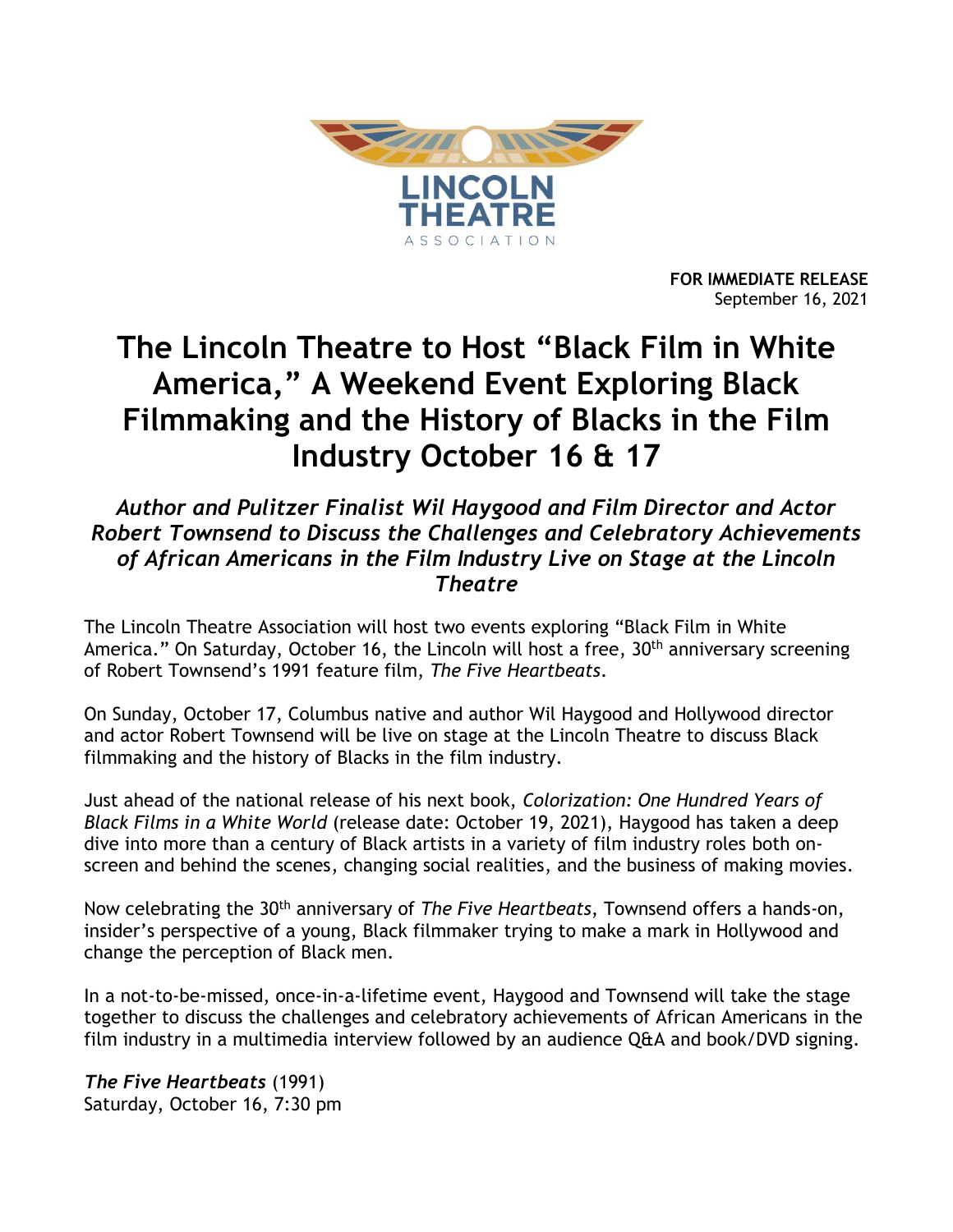Lincoln Theatre (769 E. Long St.)

Robert Townsend, Michael Wright, Leon Robinson, Harry J. Lennix, Tico Wells, Harold Nicholas, and Diahann Carroll

Rated R

Directed by Robert Townsend, who co-wrote the script with Keenen Ivory Wayans, this musical drama follows the three-decade career of fictional rhythm and blues, African American vocal group "The Five Heartbeats" through the eyes of member Donald "Duck" Matthews.

**Black Film in White America: A Conversation with Wil Haygood & Robert Townsend** Sunday, October 17, 3:30 pm

Lincoln Theatre (769 E. Long St.)

Celebrate the national release of Columbus native Wil Haygood's newest book, *Colorization: One Hundred Years of Black Films in a White World*, and the 30th anniversary of Robert Townsend's 1991 feature film, *The Five Heartbeats*, with a live, in-person interview with Haygood and Townsend as they discuss the making of Black films in white America and the challenges and celebratory achievements of African Americans in the film industry. The multimedia interview will be followed by an audience Q&A and book/DVD signing.

Both the film screening and conversation event are free and open to the public, but reservations are required and can be made at [www.LincolnTheatreColumbus.com.](http://www.lincolntheatrecolumbus.com/)

These events are made possible through the generous support of Larry and Donna James and Crabbe, Brown, & James with additional support from the Greater Columbus Arts Council.

#### **About Wil Haygood**

Columbus native and former King-Lincoln District resident Wil Haygood is the author of *Tigerland,* which was a finalist for the Dayton Literary Peace Prize; *Showdown,* a finalist for an NAACP Image Award; *In Black and White;* and *The Butler,* which was made into a film directed by Lee Daniels. He has been a correspondent for *The Washington Post* and *The Boston Globe,* where he was a Pulitzer finalist. Haygood is a Guggenheim and National Endowment for the Humanities Fellow and is currently Boadway Distinguished Scholar-in-Residence in the department of media, journalism, and film at Miami University in Oxford, Ohio. Among Haygood's other books are *Two on the River*, *King of the Cats: The Life and Times of Adam Clayton Powell Jr.*, *The Haygoods of Columbus: A Family Memoir*, and *Sweet Thunder: The Life and Times of Sugar Ray Robinson*.

### **About** *Colorization: One Hundred Years of Black Films in a White World*

(Release date: October 19, 2021) Beginning in 1915 with D. W. Griffith's *The Birth of a Nation—*which glorified the Ku Klux Klan and became Hollywood's first blockbuster—author Wil Haygood gives us an incisive, fascinating, little-known history, spanning more than a century, of Black artists in the film business, on-screen, and behind the scenes.

He makes clear the effects of changing social realities and events on the business of making movies and what was represented on the screen—from Jim Crow and segregation to white flight and interracial relationships, from the assassination of Malcolm X to the O.J. Simpson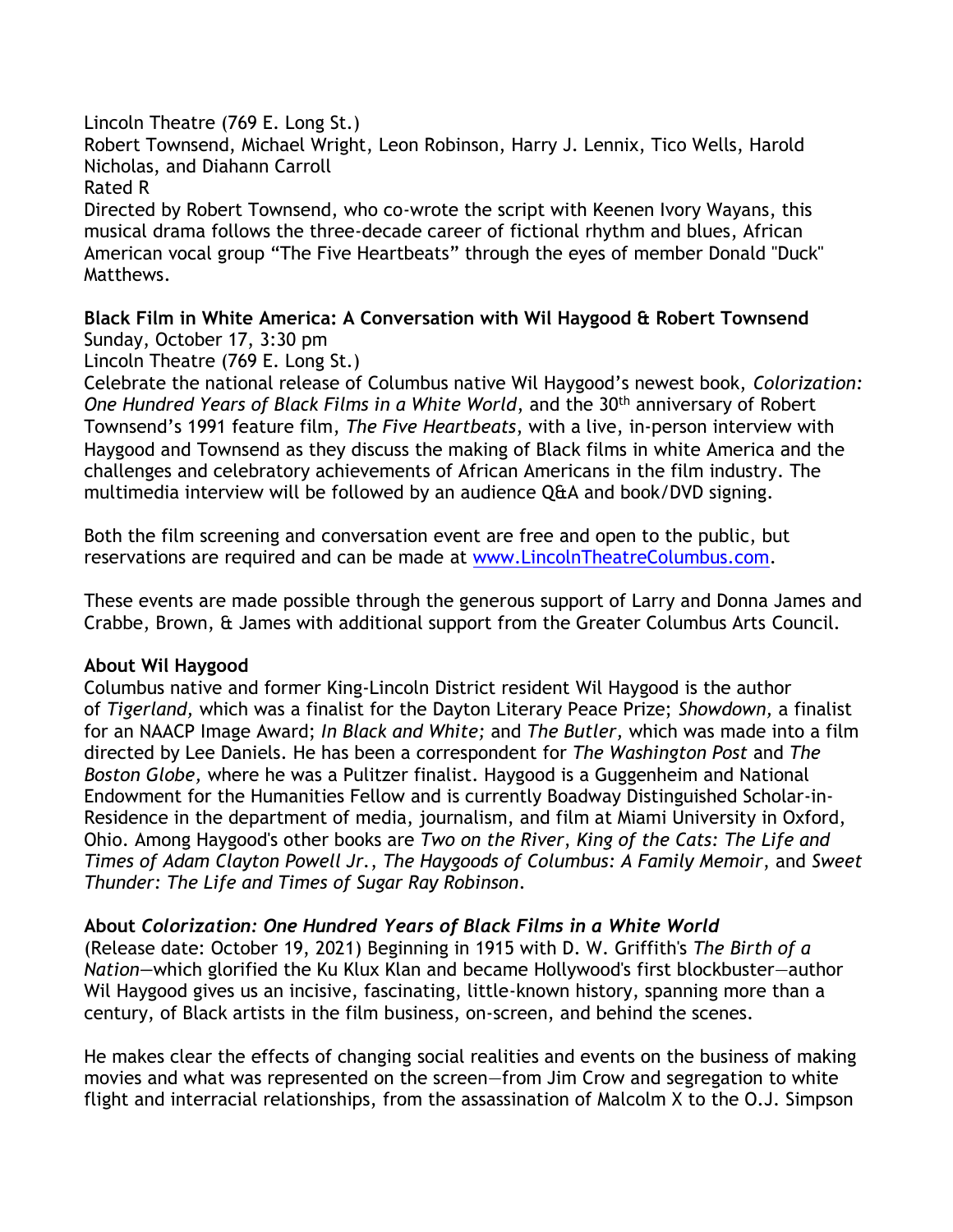trial, to the Black Lives Matter movement. He considers the films themselves including *Imitation of Life, Gone with the Wind, Porgy and Bess,* the Blaxploitation films of the seventies, *Do The Right Thing, 12 Years a Slave,* and *Black Panther*. And he brings to new light the careers and significance of a wide range of historic and contemporary figures— Hattie McDaniel, Sidney Poitier, Berry Gordy, Alex Haley, Spike Lee, Billy Dee Willliams, Richard Pryor, Halle Berry, Ava DuVernay, and Jordan Peele, among many others.

An important, timely book, *Colorization* gives both an unprecedented history of Black cinema and a groundbreaking perspective on racism in modern America.

#### **About** [Robert Townsend](https://www.roberttownsend.com/)

Actor, director, comedian, and writer Robert Townsend is best known for directing the films *Hollywood Shuffle* (1987), *Eddie Murphy: Raw* (1987), *The Meteor Man* (1993), *The Five Heartbeats* (1991), and various other films and stand-up specials. As an actor, he is especially known for his self-titled character, "Robert Peterson," in The WB sitcom "The Parent 'Hood" (1995–99), a series which he created and directed select episodes, and as "Donald 'Duck' Matthews" in *The Five Heartbeats*. Townsend Entertainment has produced the films *Playin' for Love*, *In the Hive*, and more. During the '80s and early '90s, Townsend gained national exposure through his stand-up comedy routines and appearances on "The Tonight Show starring Johnny Carson." He has worked with Hollywood's elite including Halle Berry, Morgan Freeman, Chris Tucker, Beyoncé, Denzel Washington, and more.

#### **About** *The Five Heartbeats* **(1991)**

Winner of an ASCAP Film and Television Music Award and nominated for a NAACP Image Award for Outstanding Motion Picture, *The Five Heartbeats* grossed approximately \$8.5 million after being released in 862 theaters throughout North America. However, despite the film's moderate success, it was not well received by critics. Due to the nature of the film, music montages were often used to progress the plot. Critics considered this a major flaw, but the numerous musical performances in the film were highly acclaimed.

Roger Ebert of the *Chicago Sun-Times* commented that, "...at feature length, Townsend shows a real talent, and, not surprisingly, an ability to avoid most cliches, to go for the human truth in his characters...by the end we really care about these guys..."

#### [www.LincolnTheatreColumbus.com](http://www.lincolntheatrecolumbus.com/)

**CALENDAR LISTING The Lincoln Theatre Association presents** *THE FIVE HEARTBEATS* **(1991) Saturday, October 16, 7:30 pm Lincoln Theatre (769 E. Long St.)** Rated R Robert Townsend, Michael Wright, Leon Robinson, Harry J. Lennix, Tico Wells, Harold Nicholas, and Diahann Carroll Directed by Robert Townsend, who co-wrote the script with Keenen Ivory Wayans, this musical drama follows the three-decade career of fictional rhythm and blues, African

American vocal group "The Five Heartbeats" through the eyes of member Donald "Duck"